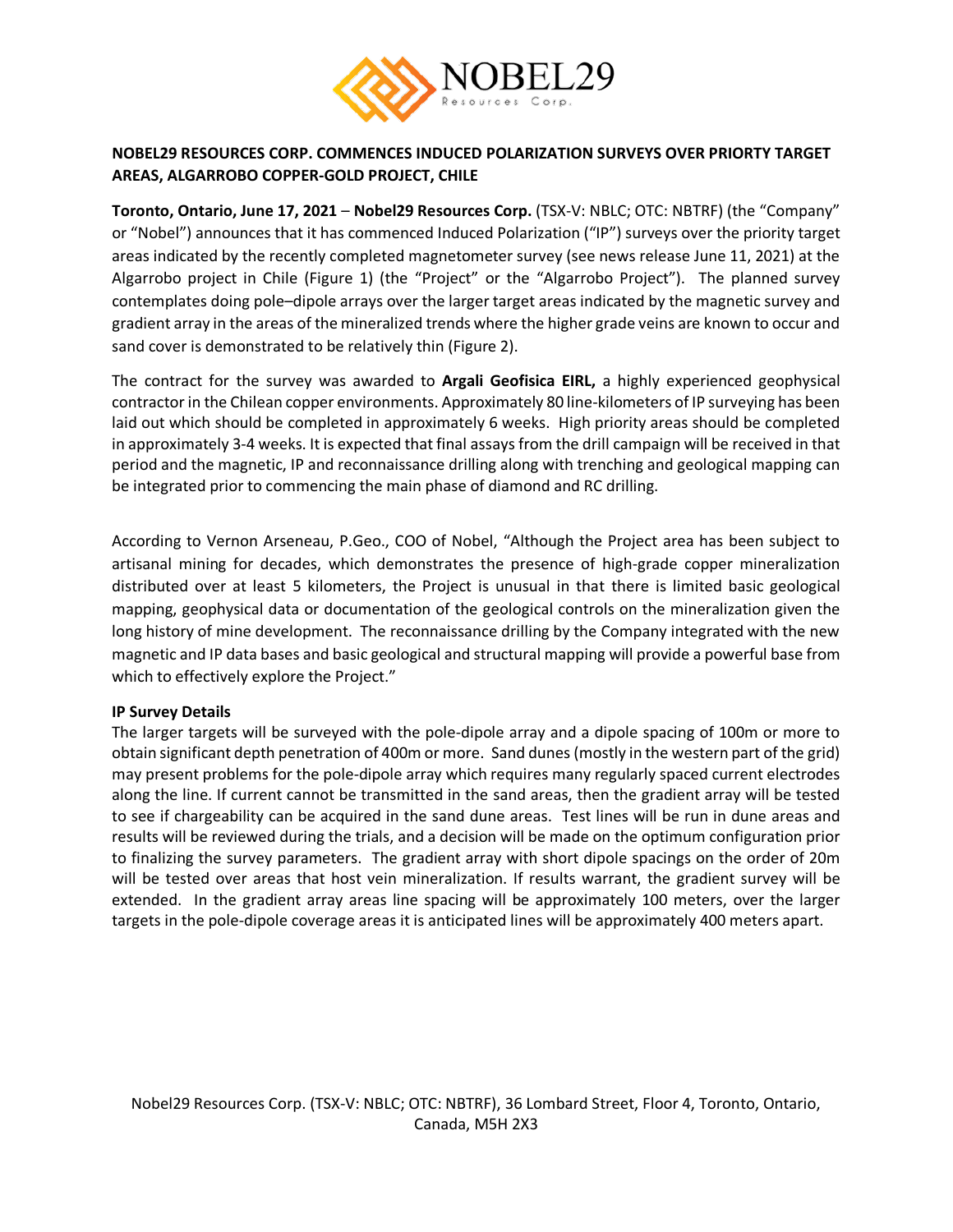



**Figure 1: Location of the Algarrobo IOCG Project**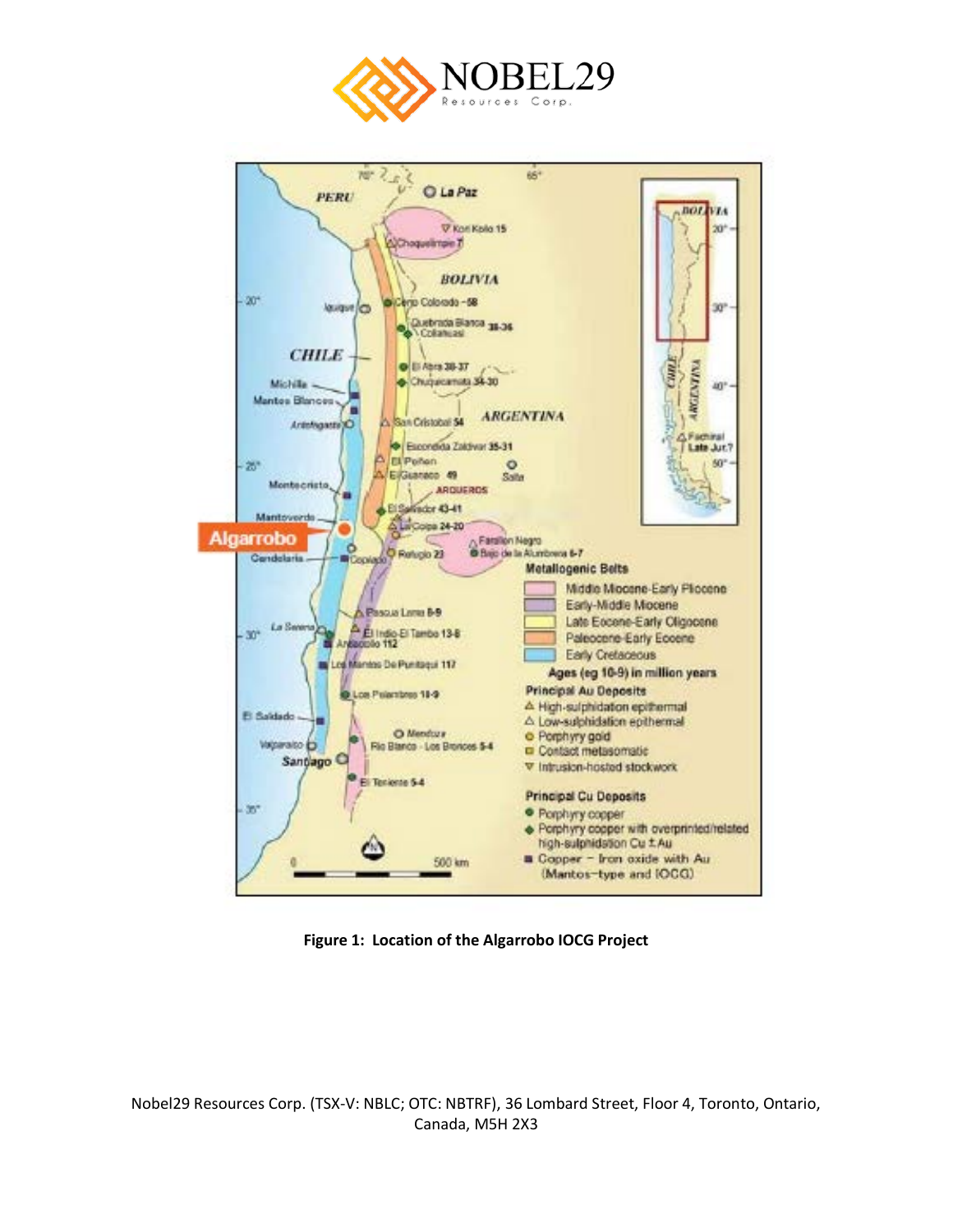



**Figure 2:** Planned Induced Polarization (IP) survey coverage over priority areas, Algarrobo project

## **FOR FURTHER INFORMATION PLEASE CONTACT:**

## **David Gower** Nobel29 Resources Corp. Email: info@nobel-resources.com